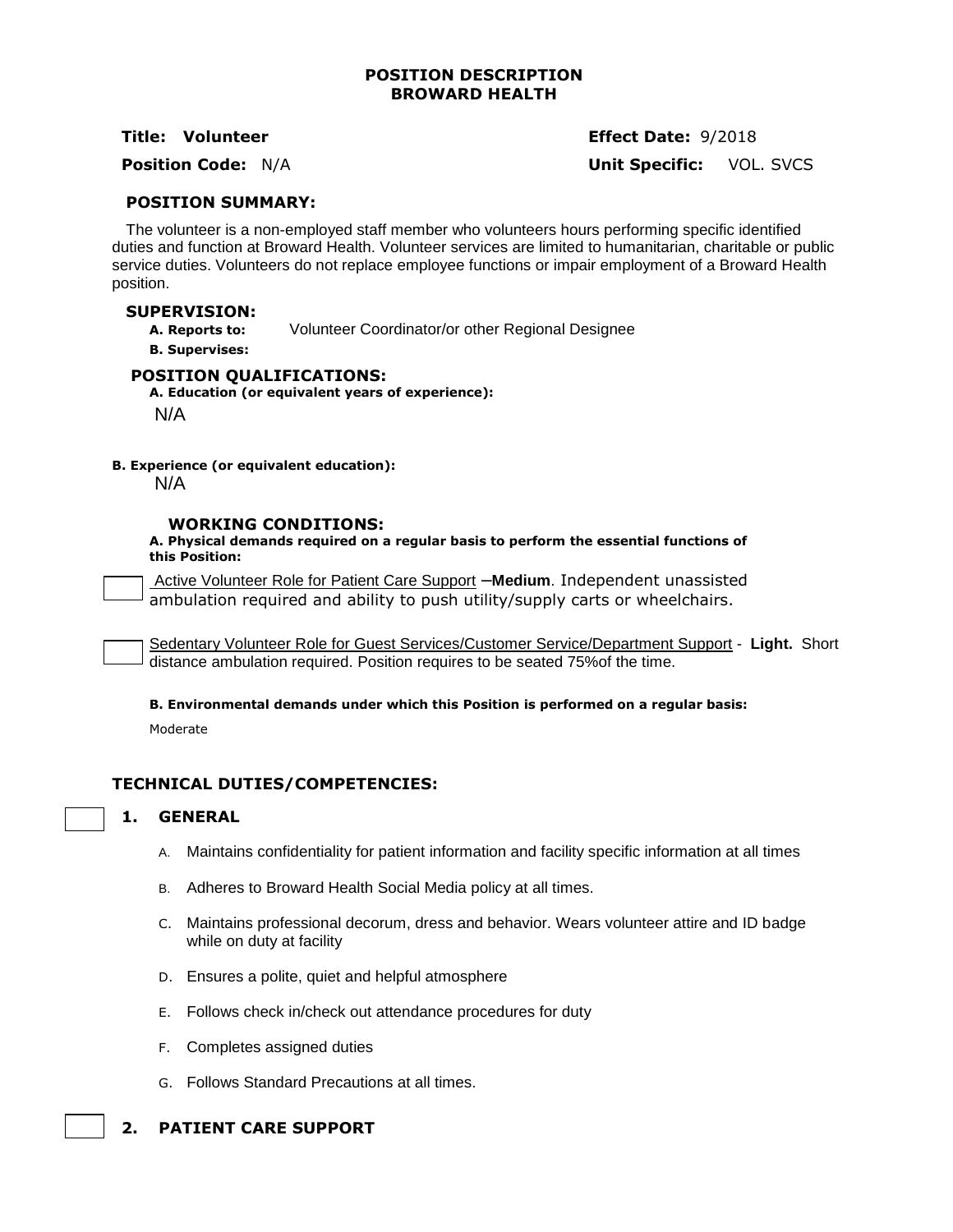- A. Knows with various departments and facility layout to provide visitors and patients accurate directions.
- B. Accompanies/escorts visitors and patients to various facility locations/departments
- C. Runs errands to pick up supplies from facility departments
- D. Interacts with patients in an appropriate manner, provides reading materials or plays games /reads to younger children
- E. Promptly reports any safety issue or patient concerns to the individual in charge asap.
- F. Picks up dietary trays as directed by staff and returns to kitchen
- G. Refills patient water pitchers as directed utilizing standard precautions
- H. Assists patients with discharge as directed by nursing staff after all appropriate documentation has been completed.
- I. Assists weight bearing patients as directed by staff into wheelchair utilizing safe wheelchair transfer procedures.
- J. Adheres to facility customer service standards. Addresses individual/patients by their appropriate last name.
- K. Maintains neatness in waiting rooms/Pediatric Play areas. Wipes down touch areas with approved antiseptic wipes.
- L. Assists staff with readying stretchers for patients.

## 3. **Guest Services/Customer Service/Department Support**

- A. Greets and directs all visitors in the lobby and waiting room areas. Looks up patient location in computer system.
- B. Remains at reception/lobby desk areas until relieved by another volunteer or staff member.
- C. Refers/directs all visitors to the appropriate areas
- D. Refers any solicitation to HR and/or PBX or Security to manage.
- E. Promptly answers all telephone calls in a courteous and friendly manner and routes to the appropriate department.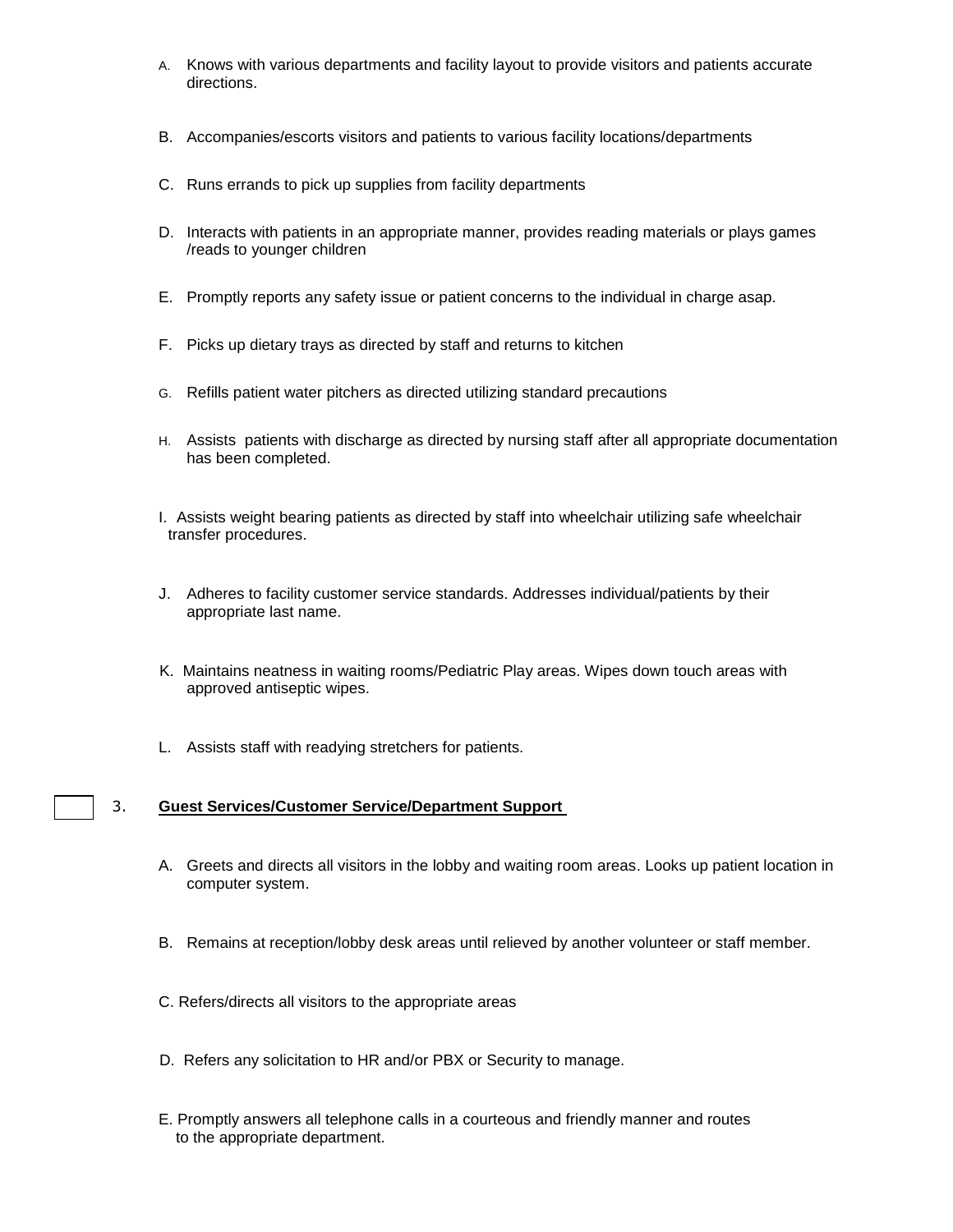- F. Notifies Administration when visitors are routed to their areas.
- G. Maintains standard precautions in work area and keeps publicly viewed areas neat/tidy.
- H. Answers department/office telephones.
- I. Performs clerical duties which support the department, i.e., mailings, volunteer newsletters, etc.
- J. Assists with Volunteer/Auxiliary projects/services as requested, (i.e. gift shop operations, fundraisers, etc.)
- H. Delivers flowers as directed.

#### 4. **Diabetes Family Mentor Program**

A. Visits designated individuals with newly diagnosed Type 1 Diabetes, and their family members (adult and pediatric) in the acute care setting as determined by the managing endocrinologist or other health practitioner. Mentors under the age of 18 are accompanied by parent (screened parent).

B. Provides peer to peer emotional support/listening ear to the individual with Type 1 and/or their family members about adjusting to a diagnosis of Type 1 diabetes and living successfully with it. Offers suggestions for community support.

C. Provides a positive role model of successful type 1 diabetes management, including diabetes self-care tasks and a healthy lifestyle.

D. Offers suggestions for living with type 1 diabetes, including balancing an active lifestyle, school and sports with appropriate diabetes management.

#### 5. **Pet Assisted Therapy Program**

- A. Maintains good standing with a recognized Pet Therapy sponsoring programs to ensure all the animal has the appropriate credentialing for behavioral screening, obedience training, health forms/vaccinations, insurances and certifications.
- B. Ensures the pet has been groomed, bathed, including nail clipping and inspected for any ticks/fleas or other infesting organism prior to entry tp the facility.
- C. Ensures the pet has been walked and has met their elimination needs prior to the therapy visit. Carries appropriate supplies and tools to manage any pet "accident" while on premises